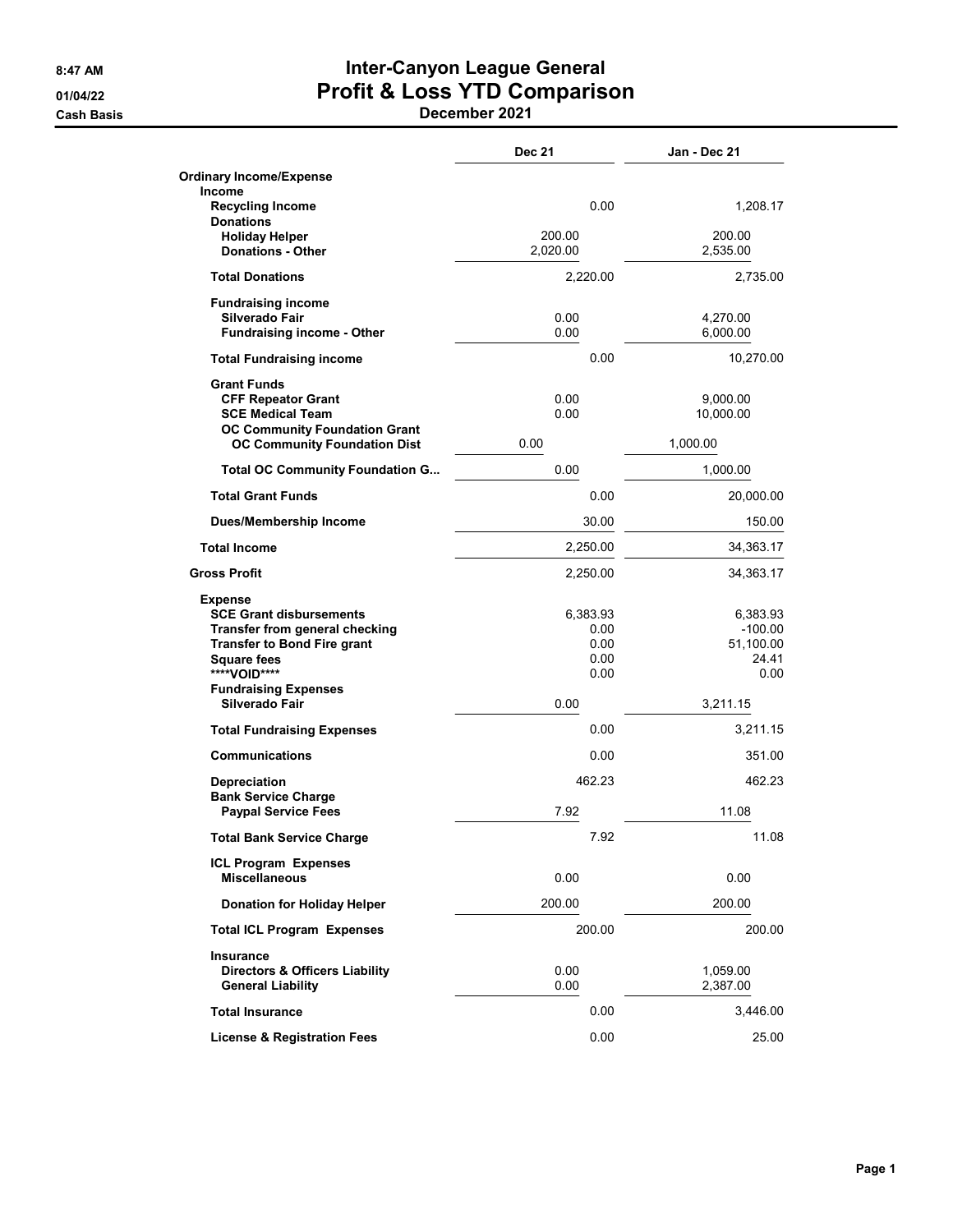## 8:47 AM **Inter-Canyon League General** 01/04/22 Profit & Loss YTD Comparison

|                                                                       | <b>Dec 21</b> | Jan - Dec 21 |
|-----------------------------------------------------------------------|---------------|--------------|
| <b>Office</b><br><b>Post Office Box</b>                               | 0.00          | 134.00       |
| <b>Total Office</b>                                                   | 0.00          | 134.00       |
| <b>Total Expense</b>                                                  | 7,054.08      | 65,248.80    |
| <b>Net Ordinary Income</b>                                            | $-4,804.08$   | $-30,885.63$ |
| <b>Other Income/Expense</b><br><b>Other Income</b><br><b>Interest</b> | 0.00          | 4.98         |
| <b>Total Other Income</b>                                             | 0.00          | 4.98         |
| <b>Net Other Income</b>                                               | 0.00          | 4.98         |
| <b>Net Income</b>                                                     | $-4,804.08$   | $-30,880.65$ |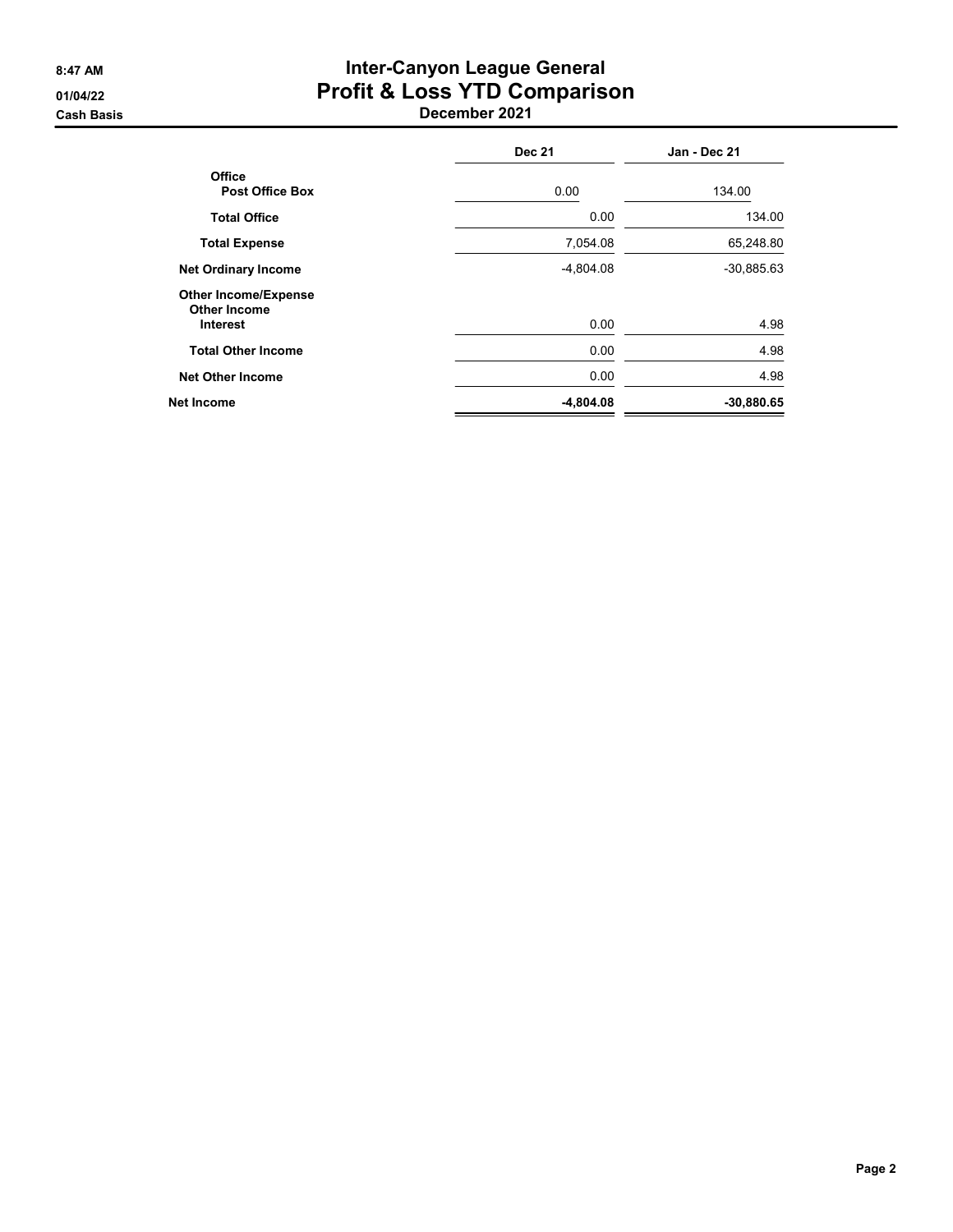### 8:48 AM **Inter-Canyon League General** 01/04/22 Balance Sheet **Cash Basis** Cash Basis **As of December 31, 2021**

|                                                                                                                                                                                                                | Dec 31, 21                                                  |
|----------------------------------------------------------------------------------------------------------------------------------------------------------------------------------------------------------------|-------------------------------------------------------------|
| <b>ASSETS</b><br><b>Current Assets</b><br><b>Checking/Savings</b>                                                                                                                                              |                                                             |
| <b>Bond Fire Grant</b><br><b>Pioneer Acct SV - Resricted</b><br><b>BofA Checking</b>                                                                                                                           | 104.98<br>285.78                                            |
| <b>CFF Grant</b><br><b>SCE Grant Medical Team</b><br><b>Bank Reserve History Commit</b><br><b>B</b> of A Restricted<br><b>BofA Checking - Other</b>                                                            | $-244.51$<br>3,616.07<br>4,048.27<br>12,450.21<br>16,263.13 |
| <b>Total BofA Checking</b>                                                                                                                                                                                     | 36,133.17                                                   |
| <b>Total Checking/Savings</b>                                                                                                                                                                                  | 36,523.93                                                   |
| <b>Other Current Assets</b><br><b>Undeposited Funds</b>                                                                                                                                                        | $-5.00$                                                     |
| <b>Total Other Current Assets</b>                                                                                                                                                                              | $-5.00$                                                     |
| <b>Total Current Assets</b>                                                                                                                                                                                    | 36,518.93                                                   |
| <b>Fixed Assets</b><br><b>Equipment</b><br><b>CFF Repeater Grant</b><br><b>Accumulated Depreciation</b><br><b>Comm on C&amp;F Purchases</b><br><b>OC Comm Foundation Purchases</b><br><b>Equipment - Other</b> | 9,244.51<br>$-12,579.77$<br>8,088.53<br>4,029.01<br>517.39  |
| <b>Total Equipment</b>                                                                                                                                                                                         | 9,299.67                                                    |
| <b>Total Fixed Assets</b>                                                                                                                                                                                      | 9,299.67                                                    |
| <b>Other Assets</b><br>Due from Santiago Fire Relief                                                                                                                                                           | 717.06                                                      |
| <b>Total Other Assets</b>                                                                                                                                                                                      | 717.06                                                      |
| <b>TOTAL ASSETS</b>                                                                                                                                                                                            | 46,535.66                                                   |
| <b>LIABILITIES &amp; EQUITY</b><br>Equity                                                                                                                                                                      |                                                             |
| <b>Opening Bal Equity</b><br><b>Unrestricted Net Assets</b><br><b>Net Income</b>                                                                                                                               | 179.73<br>77,236.58<br>-30,880.65                           |
| <b>Total Equity</b>                                                                                                                                                                                            | 46,535.66                                                   |
| TOTAL LIABILITIES & EQUITY                                                                                                                                                                                     | 46,535.66                                                   |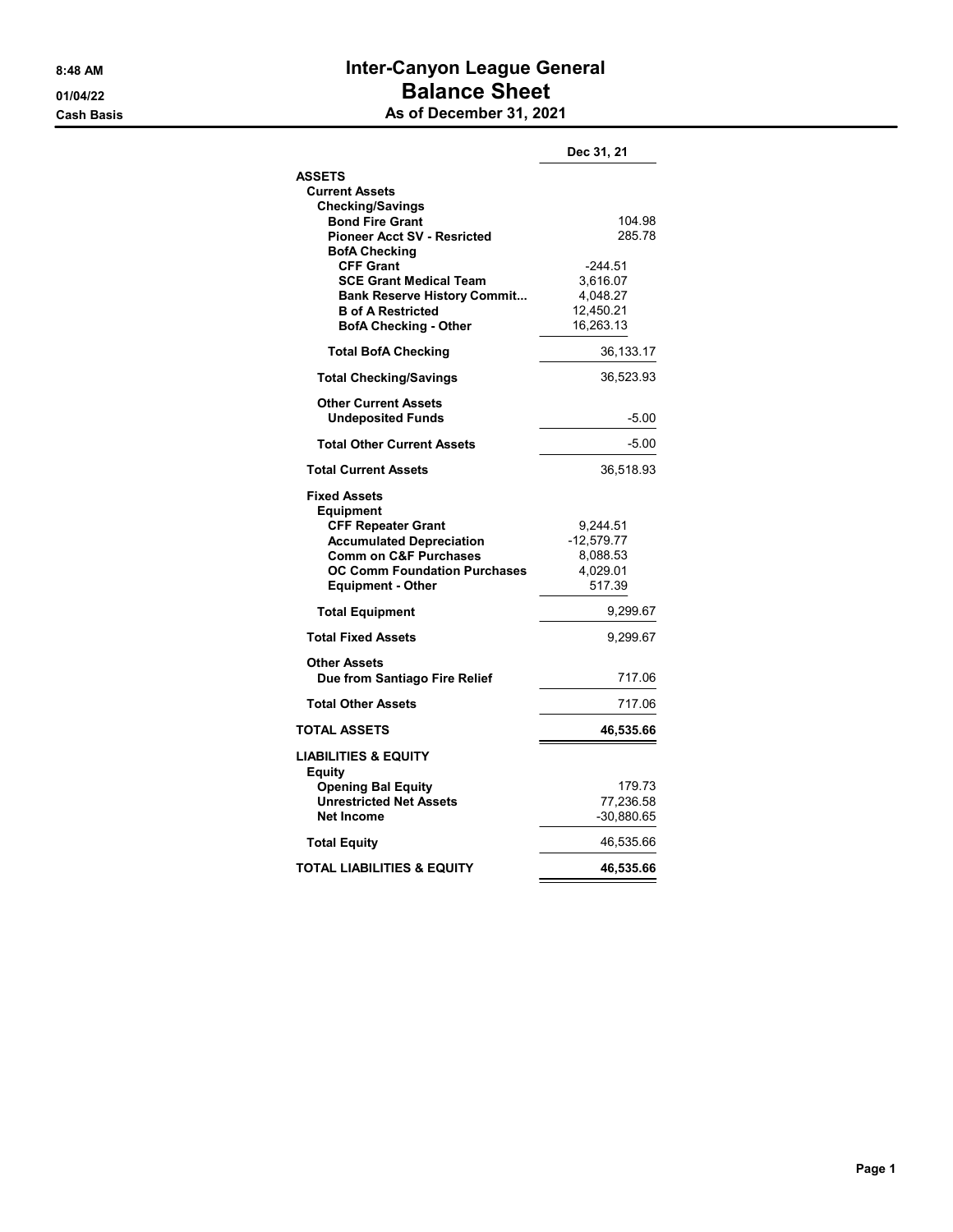#### 11:53 AM Canyon Watch 01/03/22 Profit & Loss YTD Comparison Cash Basis December 2021

|                                                                | <b>Dec 21</b> | Jan - Dec 21 |
|----------------------------------------------------------------|---------------|--------------|
| Income<br><b>Canyon Watch</b><br><b>Contributions Received</b> | 200.00        | 4,655.00     |
| <b>Total Canyon Watch</b>                                      | 200.00        | 4,655.00     |
| Total Income                                                   | 200.00        | 4,655.00     |
| <b>Expense</b><br>Paypal<br><b>Canyon Watch Expenses</b>       | 0.00          | 28.16        |
| <b>Repeater equipment</b>                                      | 0.00          | 6.964.86     |
| <b>Total Canyon Watch Expen</b>                                | 0.00          | 6,964.86     |
| <b>Total Expense</b>                                           | 0.00          | 6,993.02     |
| Net Income                                                     | 200.00        | $-2,338.02$  |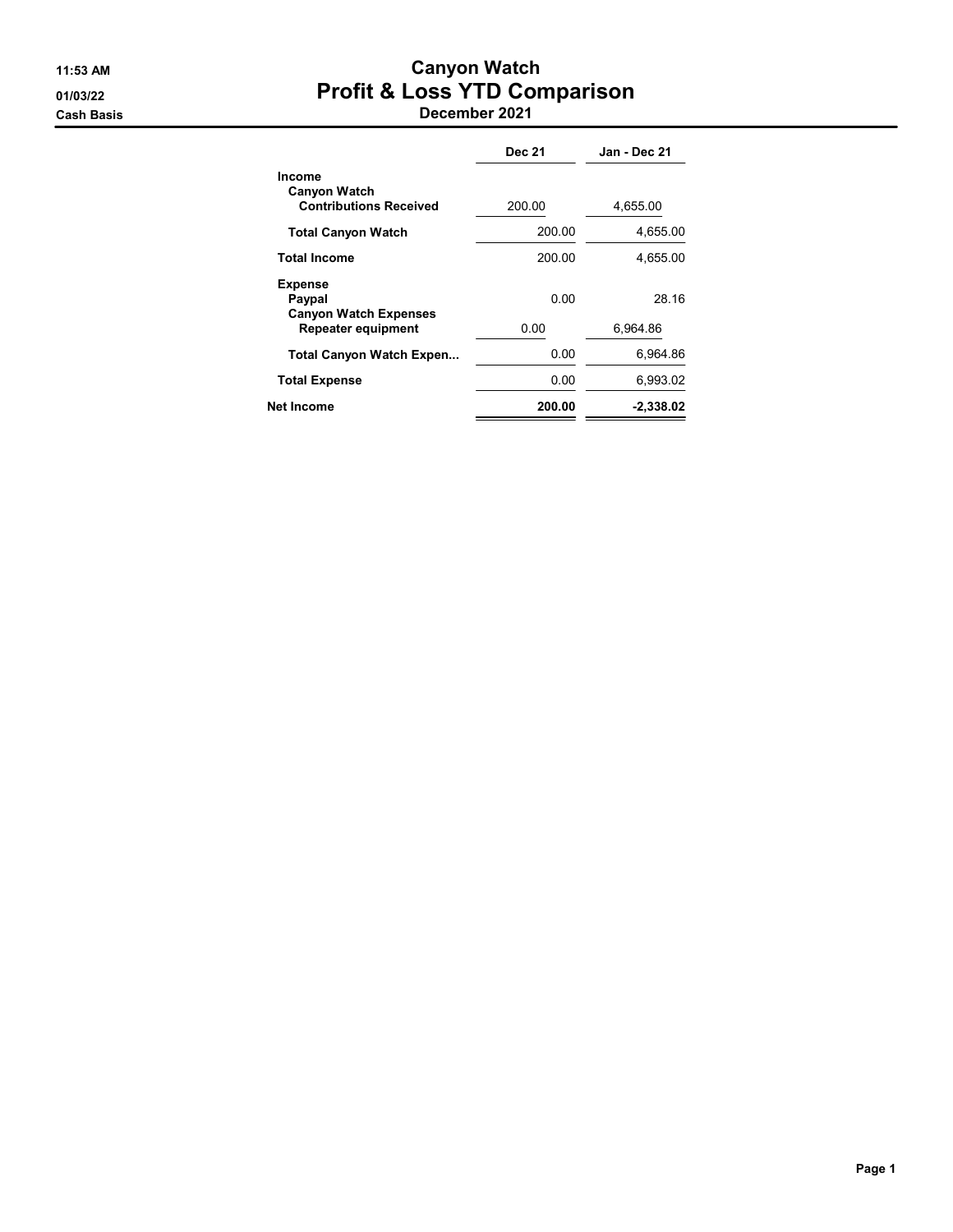#### 11:53 AM Canyon Watch 01/03/22 Balance Sheet **Cash Basis** Cash Basis **As of December 31, 2021**

|                                                                                                                                                              | Dec 31, 21              |
|--------------------------------------------------------------------------------------------------------------------------------------------------------------|-------------------------|
| <b>ASSETS</b><br><b>Current Assets</b><br><b>Checking/Savings</b><br><b>BofA</b> - Checking<br>Gene Robinson Memorial Fund<br><b>BofA</b> - Checking - Other | 800.00<br>3.425.99      |
| <b>Total BofA - Checking</b>                                                                                                                                 | 4,225.99                |
| <b>Total Checking/Savings</b>                                                                                                                                | 4,225.99                |
| <b>Total Current Assets</b>                                                                                                                                  | 4,225.99                |
| <b>TOTAL ASSETS</b>                                                                                                                                          | 4,225.99                |
| <b>LIABILITIES &amp; EQUITY</b><br>Equity<br><b>Unrestricted Net Assets</b><br><b>Net Income</b>                                                             | 6,564.01<br>$-2,338.02$ |
| <b>Total Equity</b>                                                                                                                                          | 4,225.99                |
| TOTAL LIABILITIES & EQUITY                                                                                                                                   | 4,225.99                |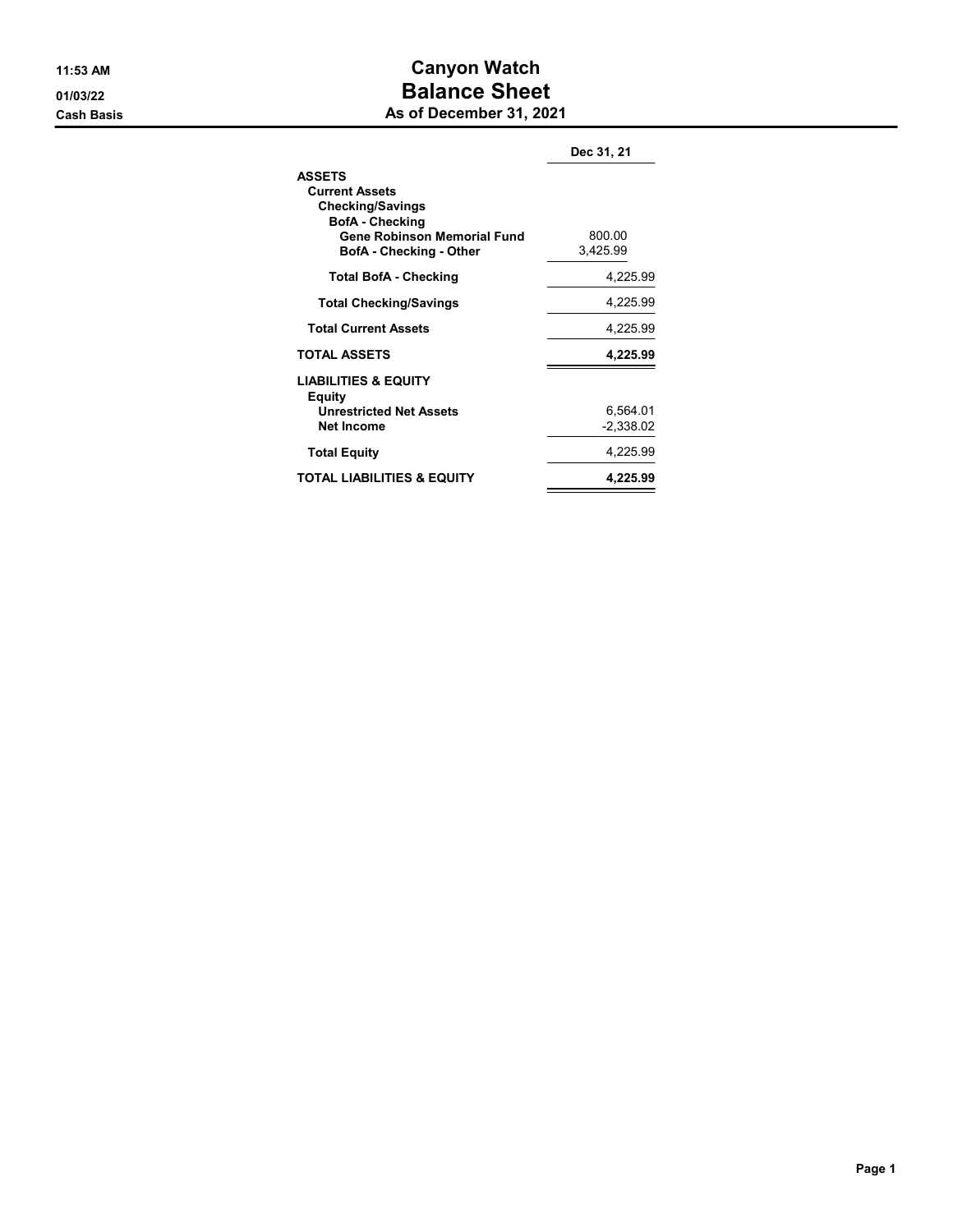# 12:30 PM **Friends of Silverado Library** 01/03/22 Profit & Loss YTD Comparison

|                                                                                                             | <b>Dec 21</b> | Jan - Dec 21       |
|-------------------------------------------------------------------------------------------------------------|---------------|--------------------|
| <b>Ordinary Income/Expense</b><br>Income                                                                    |               |                    |
| <b>Donation</b><br><b>Fundraising Income</b>                                                                | 1,000.00      | 1,200.00           |
| <b>Used book sales</b><br><b>Swap Meet</b>                                                                  | 0.00<br>0.00  | 120.00<br>5.731.00 |
| <b>Total Fundraising Income</b>                                                                             | 0.00          | 5,851.00           |
| <b>Total Income</b>                                                                                         | 1,000.00      | 7,051.00           |
| <b>Expense</b><br><b>Activities Costs</b><br><b>Summer Reading Progr</b><br><b>Activities Costs - Other</b> | 0.00<br>0.00  | 746.05<br>806.95   |
| <b>Total Activities Costs</b>                                                                               | 0.00          | 1,553.00           |
| <b>Total Expense</b>                                                                                        | 0.00          | 1,553.00           |
| <b>Net Ordinary Income</b>                                                                                  | 1.000.00      | 5,498.00           |
| <b>Other Income/Expense</b><br><b>Other Income</b>                                                          |               |                    |
| <b>Interest Income</b>                                                                                      | 0.11          | 1.23               |
| <b>Total Other Income</b>                                                                                   | 0.11          | 1.23               |
| <b>Net Other Income</b>                                                                                     | 0.11          | 1.23               |
| Net Income                                                                                                  | 1,000.11      | 5.499.23           |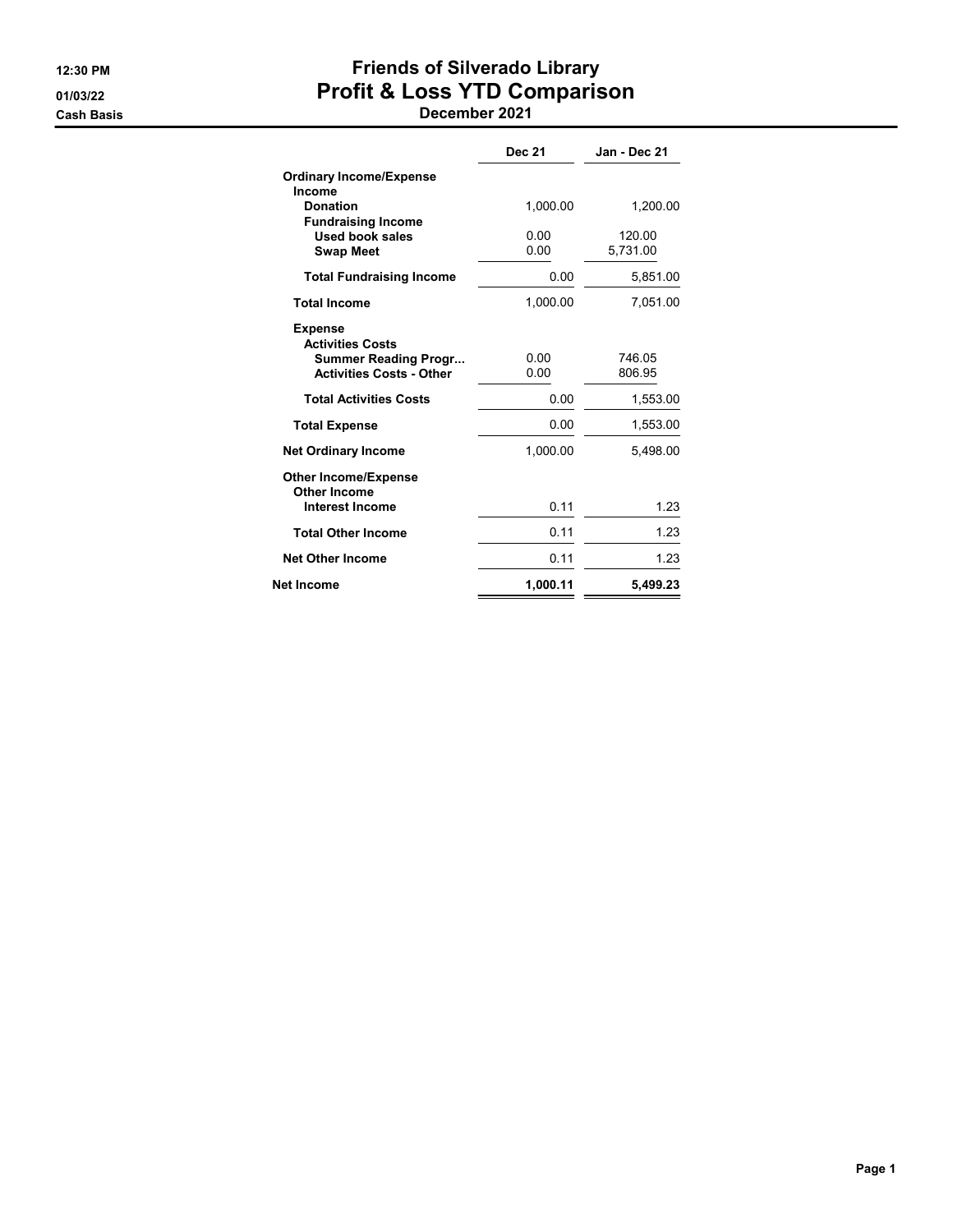## 12:30 PM **Friends of Silverado Library** 01/03/22 Balance Sheet **Cash Basis** Cash Basis **As of December 31, 2021**

|                                                                                                                                             | Dec 31, 21                      |
|---------------------------------------------------------------------------------------------------------------------------------------------|---------------------------------|
| <b>ASSETS</b><br><b>Current Assets</b><br><b>Checking/Savings</b><br><b>Petty Cash</b><br><b>BofA</b> - Checking<br><b>BofA</b> - Liquid CD | 75.00<br>38,446.85<br>12,199.91 |
| <b>Total Checking/Savings</b>                                                                                                               | 50,721.76                       |
| <b>Accounts Receivable</b><br><b>Accounts Receivable</b>                                                                                    | -700.00                         |
| <b>Total Accounts Receivable</b>                                                                                                            | $-700.00$                       |
| <b>Total Current Assets</b>                                                                                                                 | 50,021.76                       |
| <b>Fixed Assets</b><br><b>Storage Trailer</b>                                                                                               | 1,000.00                        |
| <b>Total Fixed Assets</b>                                                                                                                   | 1,000.00                        |
| <b>TOTAL ASSETS</b>                                                                                                                         | 51,021.76                       |
| <b>LIABILITIES &amp; EQUITY</b><br><b>Equity</b><br><b>Unrestricted Net Assets</b><br>Net Income                                            | 45.522.53<br>5,499.23           |
| <b>Total Equity</b>                                                                                                                         | 51,021.76                       |
| <b>TOTAL LIABILITIES &amp; EQUITY</b>                                                                                                       | 51,021.76                       |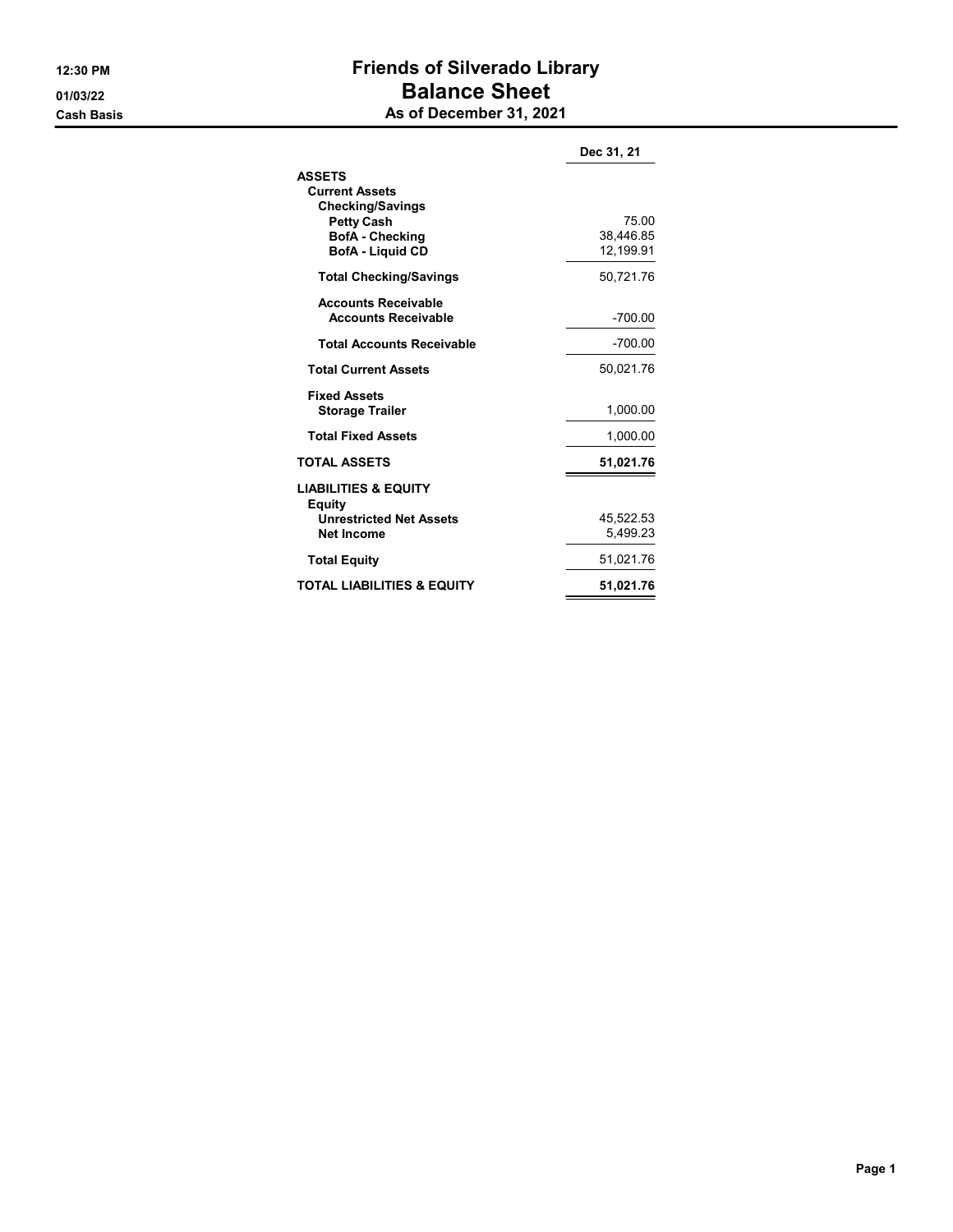## 5:20 PM Santiago Fire Relief Fund 01/04/22 Profit & Loss YTD Comparison

|                                                                                                                   | <b>Dec 21</b>                 | Jan - Dec 21                                |
|-------------------------------------------------------------------------------------------------------------------|-------------------------------|---------------------------------------------|
| <b>Ordinary Income/Expense</b><br>Income                                                                          |                               |                                             |
| <b>Direct Public Support</b><br><b>Fundraising Event</b><br><b>Individual</b>                                     | 0.00                          | 946.00                                      |
| Pay Pal<br><b>Individual - Other</b>                                                                              | 1,750.00<br>1,000.00          | 1,750.00<br>1,000.00                        |
| <b>Total Individual</b>                                                                                           | 2,750.00                      | 2,750.00                                    |
| Other                                                                                                             | 0.00                          | 51,000.00                                   |
| <b>Total Direct Public Supp</b>                                                                                   | 2,750.00                      | 54,696.00                                   |
| <b>Total Income</b>                                                                                               | 2,750.00                      | 54,696.00                                   |
| <b>Expense</b><br><b>Bond Fire Grants</b><br><b>Mitigation</b><br>Pay Pal Fees<br><b>Transfer to Canyon Watch</b> | 0.00<br>0.00<br>38.75<br>0.00 | 103,000.00<br>6,916.75<br>38.75<br>2,000.00 |
| <b>Total Expense</b>                                                                                              | 38.75                         | 111,955.50                                  |
| <b>Net Ordinary Income</b>                                                                                        | 2,711.25                      | $-57,259.50$                                |
| <b>Other Income/Expense</b><br><b>Other Income</b><br><b>Interest Income</b>                                      | 0.00                          | 1.17                                        |
| <b>Total Other Income</b>                                                                                         | 0.00                          | 1.17                                        |
| <b>Net Other Income</b>                                                                                           | 0.00                          | 1.17                                        |
| Net Income                                                                                                        | 2,711.25                      | -57,258.33                                  |